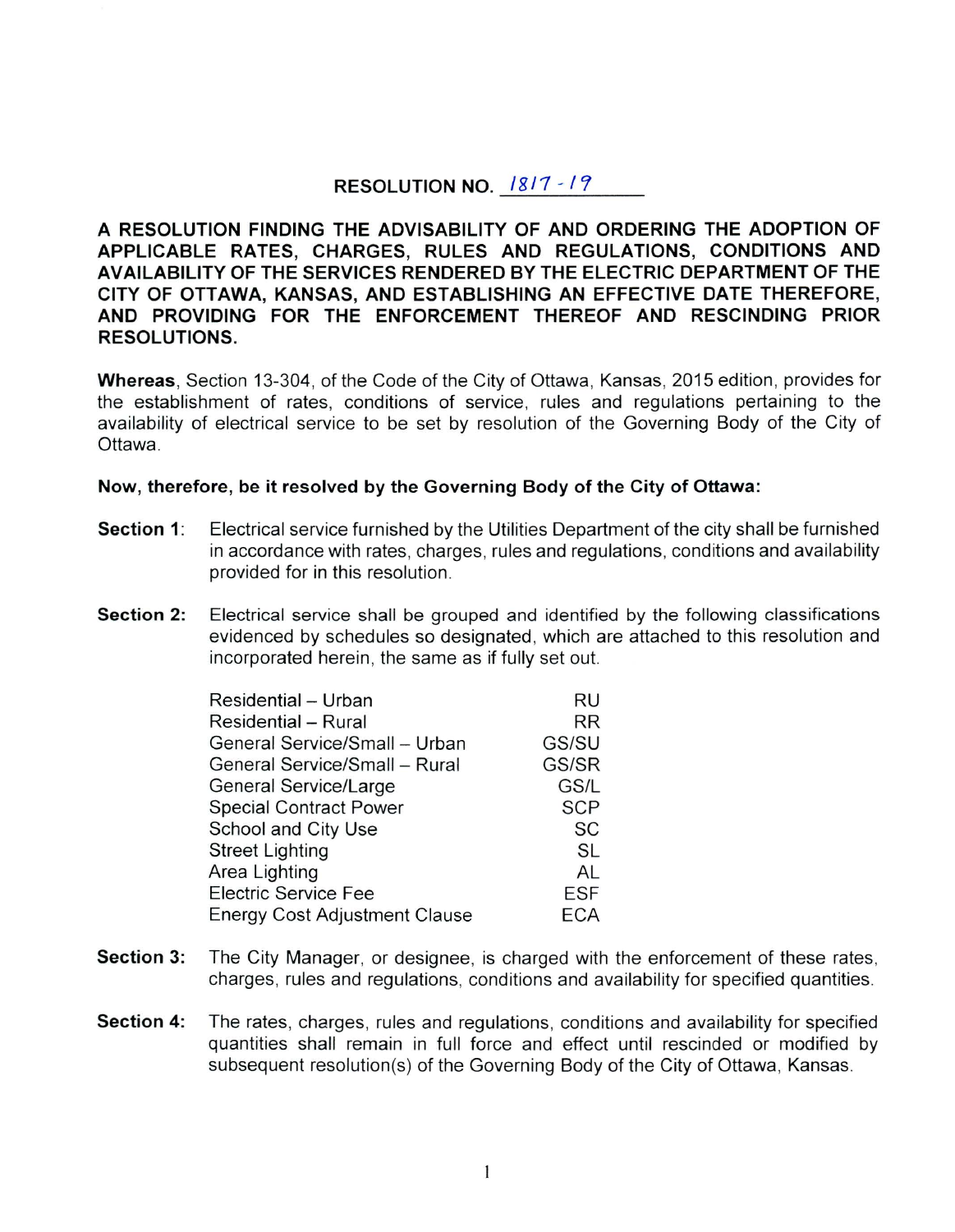**Section 5:** This resolution shall take effect and be in full force and effect for all accounts in which the bills are created according to the following steps as indicated within the designated rate schedules:

> Step 1: On or after October 1, 2019 Step 2: On or after October 1, 2020

- **Section 6:** The Governing Body shall review the rates, charges, rules and regulations, conditions and availability for specified quantities not less than annually and not less than 60 days prior to any step increase scheduled in this resolution.
- **Section 7:** Prior resolutions on this subject are hereby rescinded when in conflict with this resolution, and all other rates, charges, rules and regulations, conditions and availability for specified electrical service which are in conflict with the rates, charges, rules and regulations, conditions and availability for specified electrical service set out herein are rescinded.

Adopted this \_\_\_ /g<sup>th</sup>\_\_\_\_\_ day of <u>September</u> 2019.

ATTEST:

*. i~*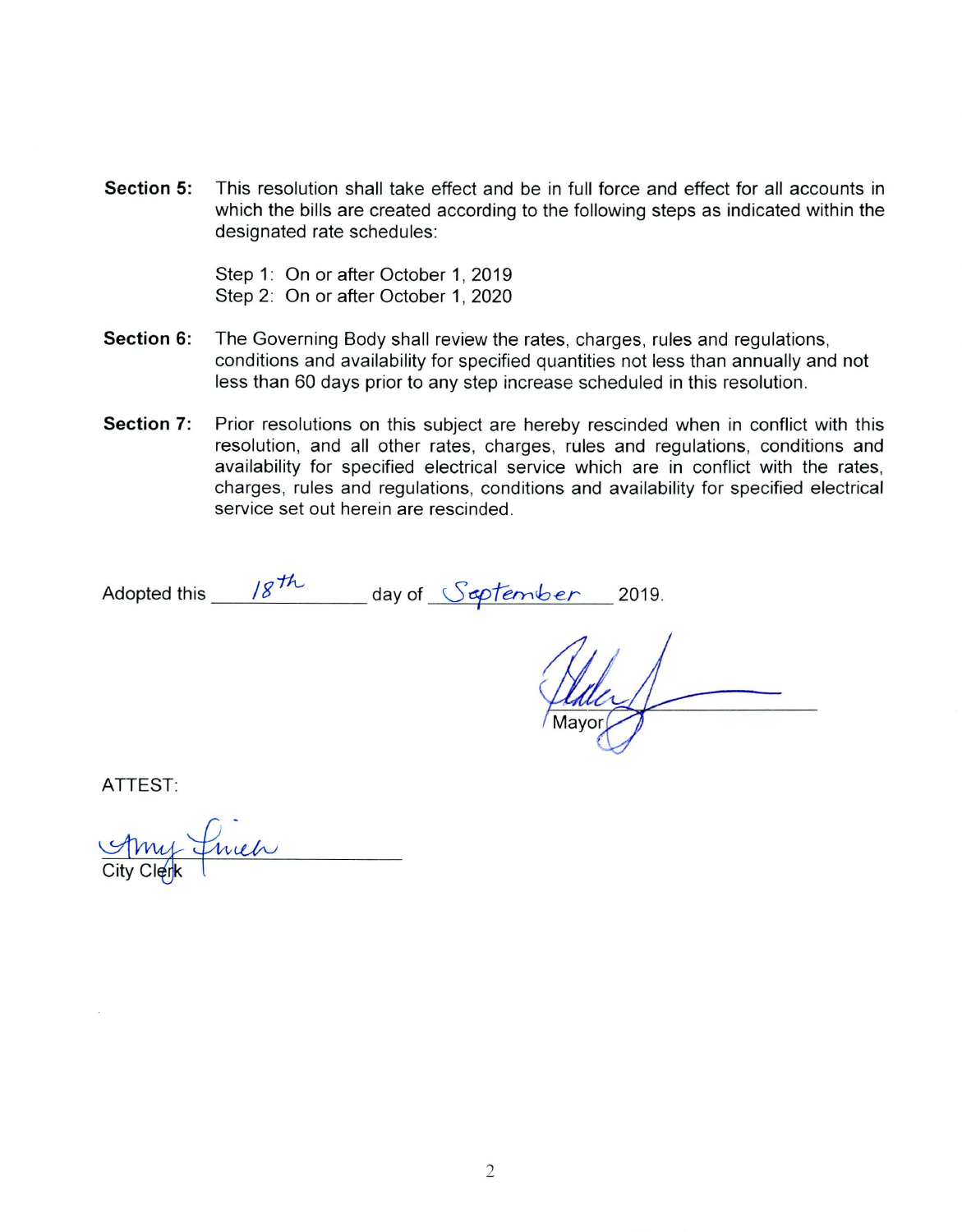## **RESIDENTIAL – URBAN (RU)**

| <b>Monthly Customer Charge:</b>                  | Step 1<br>\$15.50 | Step 2<br>\$15.50 |
|--------------------------------------------------|-------------------|-------------------|
| Energy Charge (c/kwh/mo):                        |                   |                   |
| First 2000 kwh/mo @                              | 8.64              | 9.51              |
| Over 2000 kwh/mo @                               | 9.01              | 9.92              |
| (Plus applicable Energy Cost Adjustment Charges) |                   |                   |

Minimum Bill: The monthly Customer charge

Available: Within the city limits of Ottawa

#### Application:

- a) To all residential consumers, including rooming houses, with two or fewer units available for rent, apartment buildings and trailer courts, for customary domestic uses.
- b) To any combination residential and business consumer otherwise complying with residential zoning restrictions, where rendering of services and production or handling of goods is only incidental to domestic uses, and none other than the resident is employed thereat.

- a) Each dwelling unit (i.e. house, duplex, apartment unit, trailer, etc.) is to be individually metered and billed.
- b) All uses are to be metered through a single meter. (For existing arrangements with more than one meter, the readings shall be added together.)
- c) Such voltage and phase as the Utility has immediately available to the site will be furnished without additional charge.
- d) Single-phase service shall not be utilized on individual motors of over 5 horsepower nor, for non-lighting loads aggregating over 20 kw (rated), except by special permission at the sole discretion of the Utility. All motors over 1.5 horsepower are to be nominal 220V.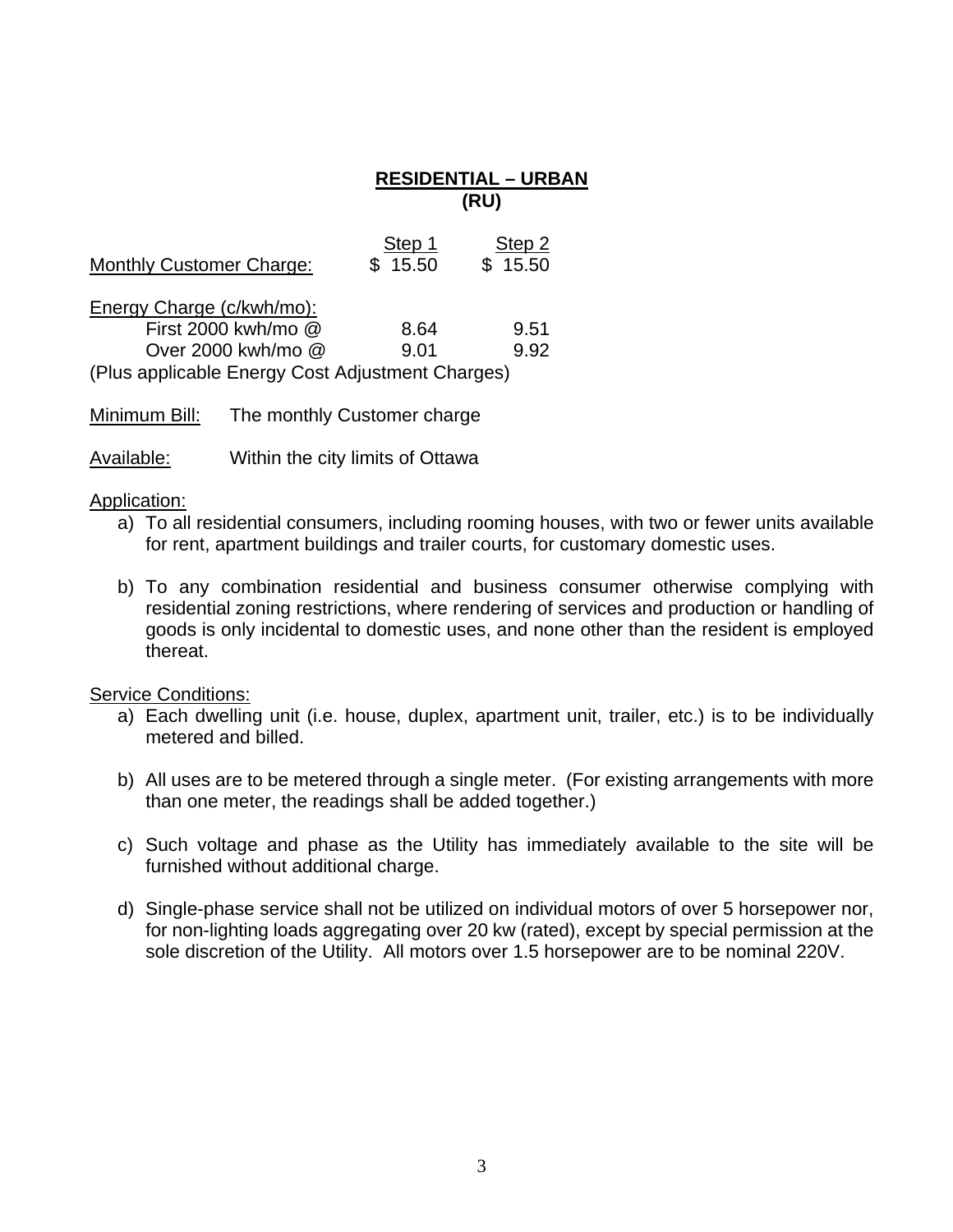|                                                                        | <b>RESIDENTIAL - RURAL</b><br>(RR) |                   |  |
|------------------------------------------------------------------------|------------------------------------|-------------------|--|
| <b>Monthly Customer Charge:</b>                                        | Step 1<br>\$21.40                  | Step 2<br>\$21.40 |  |
| Energy Charge (c/kwh/mo):<br>First 2000 kwh/mo @<br>Over 2000 kwh/mo @ | 8.92<br>9.30                       | 9.81<br>10.23     |  |

(Plus applicable Energy Cost Adjustment Charges)

Minimum Bill: The monthly Customer charge

Available: All qualified consumers outside Ottawa.

## Application:

- a) To all residential consumers, including rooming houses, with two or fewer units available for rent, apartment buildings and trailer courts, for customary domestic uses.
- b) To any combination residential and business consumer otherwise complying with residential zoning restrictions, where rendering of services and production or handling of goods is only incidental to domestic uses, and no one other than the resident is employed thereat.
- c) To any farm consumer, for domestic plus customary farm uses, where consumption does not exceed 10,000 kwh per month or metered demand does not exceed 30 kw in any twosummer months in any year (these being the months of May through September.)

- a) Each dwelling unit (i.e. house, duplex, apartment unit, trailer, etc.) is to be individually metered and billed.
- b) All uses are to be metered through a single meter. (For existing arrangements with more than one meter, the readings shall be added together.)
- c) Such voltage and phase as the Utility has immediately available to the site will be furnished without additional charge.
- d) Single-phase service shall not be utilized on individual motors of over 5 horsepower, nor for non-lighting loads aggregating over 20 kw (rated), except by special permission at the sole discretion of the Utility. All motors over 1.5 horsepower are to be nominal 220V.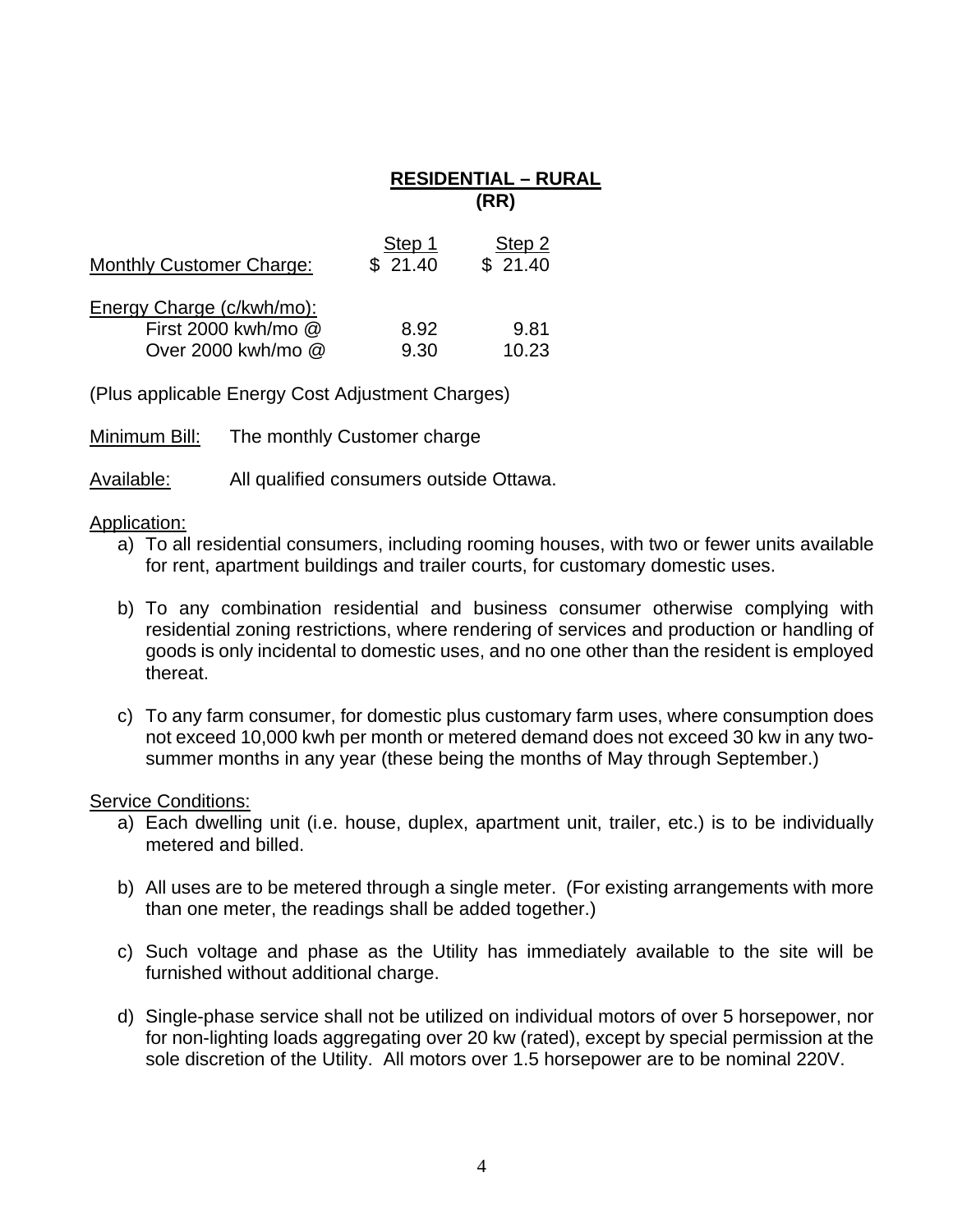## **GENERAL SERVICE/SMALL – URBAN (GS-SU)**

| <b>Monthly Customer Charge:</b> | Step 1<br>\$22.50 | Step 2<br>\$22.50 |
|---------------------------------|-------------------|-------------------|
| Energy Charge (c/kwh/mo):       |                   |                   |
| First 200 kwh/mo @              | 9.37              | 10.31             |
| Next 800 kwh/mo @               | 9.03              | 9.93              |
| Next 4000 kwh/mo @              | 8.53              | 9.39              |
| Next 5000 kwh/mo @              | 8.40              | 9.24              |
| Over 10,000 kwh/mo @            | 8.16              | 8.98              |

(Plus applicable Energy Cost Adjustment Charges)

Minimum Bill: 25% of the highest monthly bill in the immediately prior summer (May through September), but not less than the Customer charge, plus any applicable Energy Cost Adjustment charges.

Available: Within the city limits of Ottawa.

#### Application:

- a) To all business and institutional users, unless classified as Residential, General Service/Large, or School and City.
- b) To any combination residential and business consumer not qualifying as Residential, or who elects to be classified hereunder.

- a) All uses at any one contiguous location are to be metered through a single meter, except at the Utility's sole option to do otherwise. (For such multi-meter arrangements, readings shall be added together.)
- b) Each meter is to be considered an individual customer (unless the Utility has opted to install more than one meter at one contiguous location.)
- c) Such voltage and phase as the Utility has immediately available to the site will be furnished without additional charge.
- d) Single-phase service shall not be utilized on individual motors of over 5 horsepower, nor for non-lighting loads aggregating over 20 kw (rated), except by special permission at the sole discretion of the Utility. All motors over 1.5 horsepower are to be nominal 220V.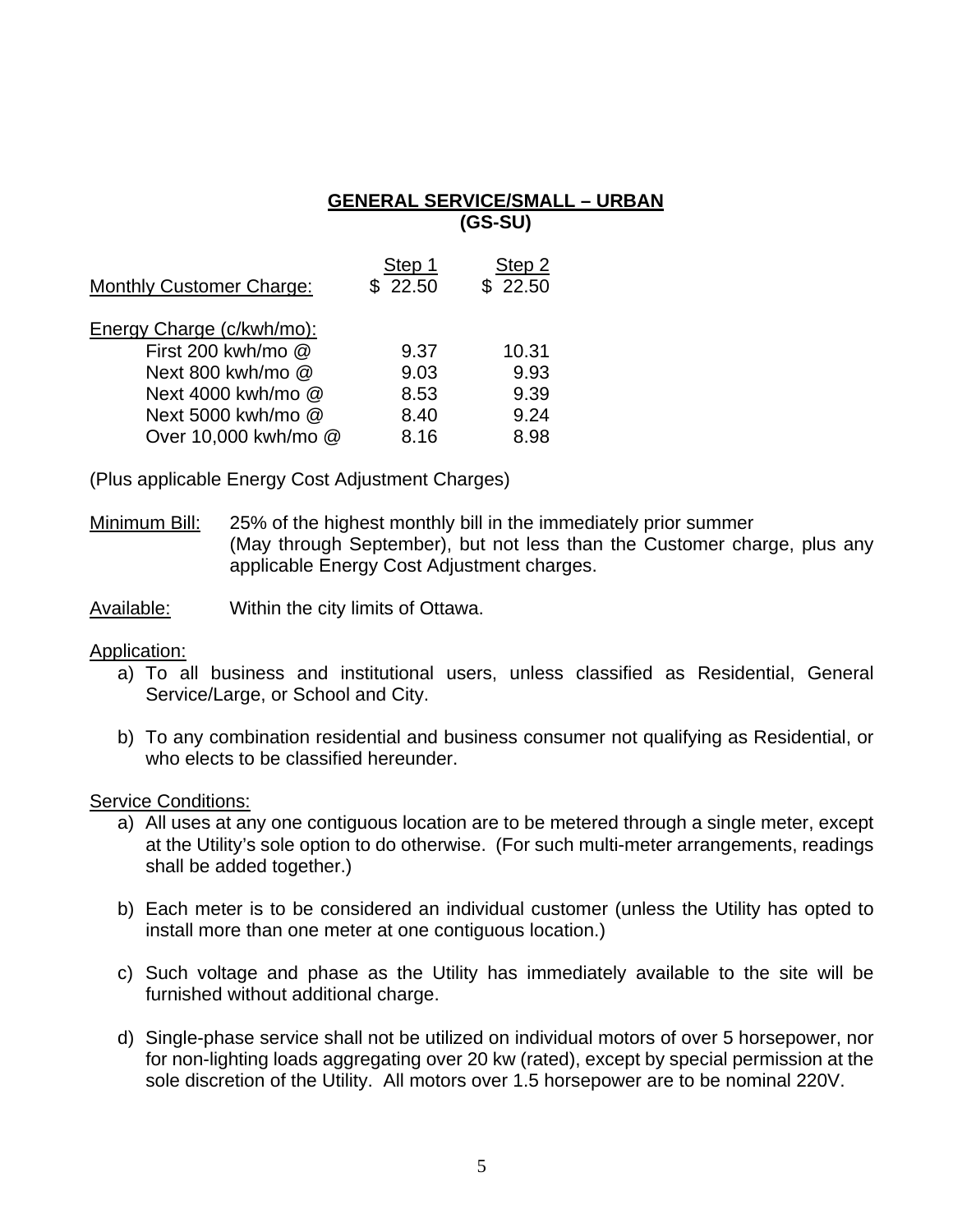- e) Lighting loads aggregating over 10 kw on multi-phase service shall be balanced between phases.
- f) Customers operating equipment having a highly fluctuating or large instantaneous demand, or power factor regularly lower than 80%, or which require electric service of quality exceeding customary industry standards, shall be required to provide adequate corrective equipment or isolating transformers, or as otherwise found necessary so as to not unduly interfere with or be affected by customary service to other customers.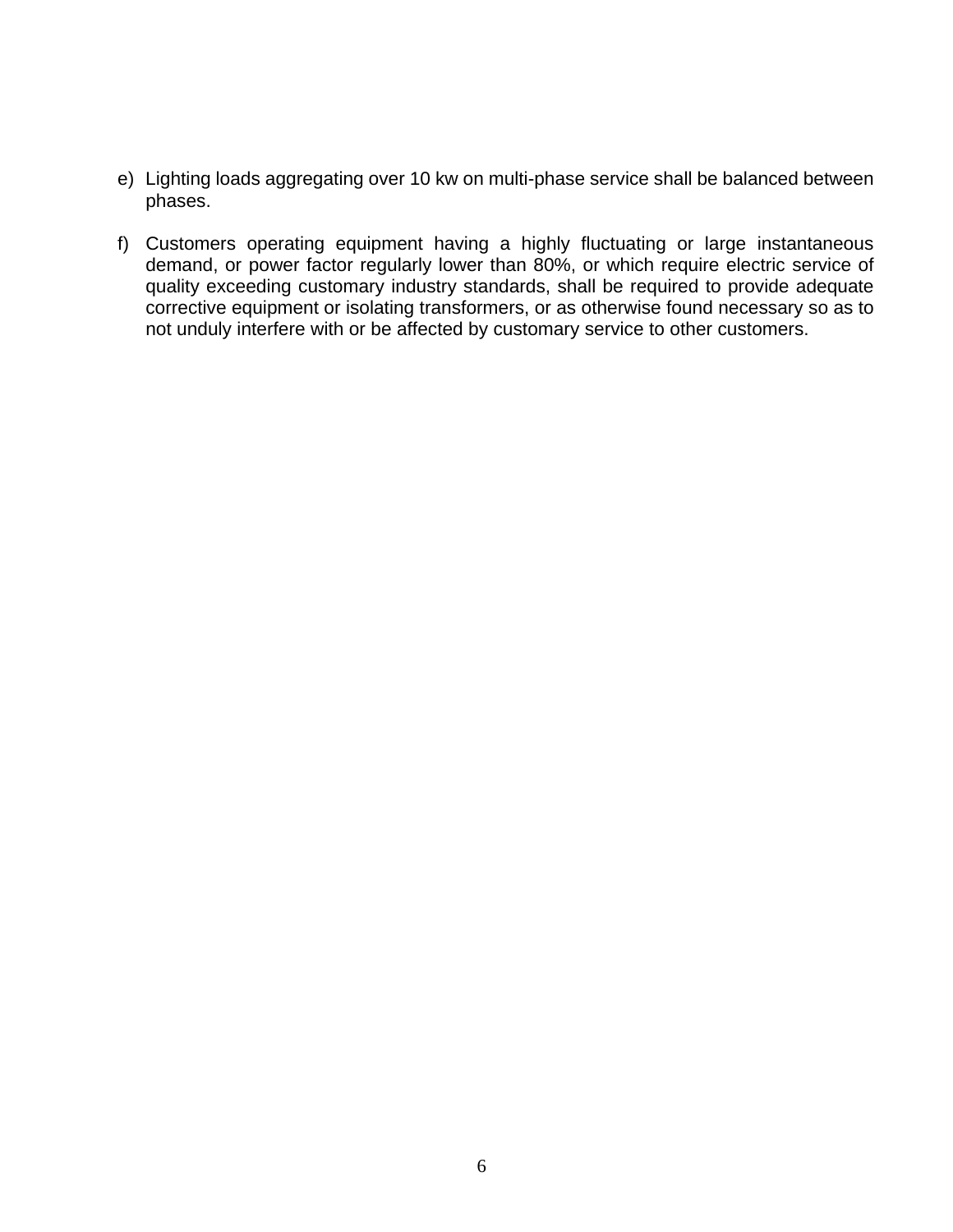#### **GENERAL SERVICE/SMALL – RURAL (GS-SR)**

| <b>Monthly Customer Charge:</b> | Step 1<br>\$25.35 | Step 2<br>\$25.35 |
|---------------------------------|-------------------|-------------------|
| Energy Charge (c/kwh/mo):       |                   |                   |
| First 200 kwh/mo @              | 9.91              | 10.90             |
| Next 800 kwh/mo @               | 9.17              | 10.08             |
| Next 4000 kwh/mo @              | 8.68              | 9.54              |
| Next 5000 kwh/mo @              | 8.55              | 9.40              |
| Over 10,000 kwh/mo @            | 8.28              | 9.11              |

Plus applicable Energy Cost Adjustment Charges

- Minimum Bill: 25% of the highest monthly bill in the immediately prior summer (May through September), but not less than the Customer charge, plus any applicable Energy Cost Adjustment charges.
- Available: All qualified consumers outside Ottawa

Application:

- a) To all business and institutional users, unless classified as Residential, General Service/Large, or School and City.
- b) To any combination residential and business consumer not qualifying as Residential, or who elects to be classified hereunder.
- c) To any farm consumer not qualifying as Residential-Rural, or who elects to be billed hereunder.

- a) All uses at any one contiguous location are to be metered through a single meter, except at the Utility's sole option to do otherwise. (For such multi-meter arrangements, readings shall be added together.)
- b) Each meter is to be considered an individual customer (unless the Utility has opted to install more than one meter at one contiguous location.)
- c) Such voltage and phase as the Utility has immediately available to the site will be furnished without additional charge.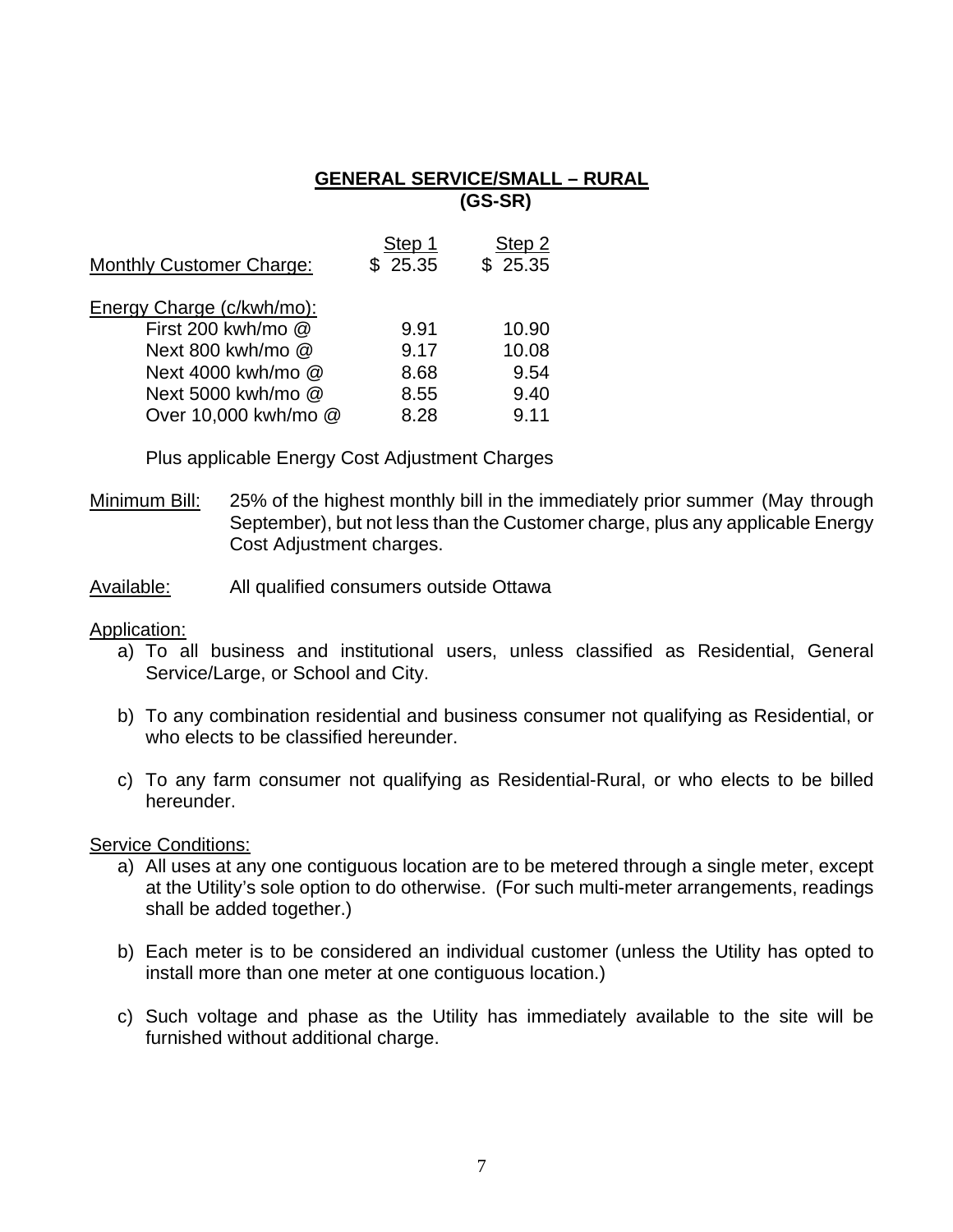- d) Single-phase service shall not be utilized on individual motors of over 5 horsepower, nor for non-lighting loads aggregating over 20 kw (rated), except by special permission at the sole discretion of the Utility. All motors over 1.5 horsepower are to be nominal 220V.
- e) Lighting loads aggregating over 10 kw on multi-phase service shall be balanced between phases.
- f) Customers operating equipment having a highly fluctuating or large instantaneous demand, or power factor regularly exceeding customary industry standards, shall be required to provide adequate corrective equipment or isolating transformers, or as otherwise found necessary so as to not unduly interfere with or be affected by customary service to other customers.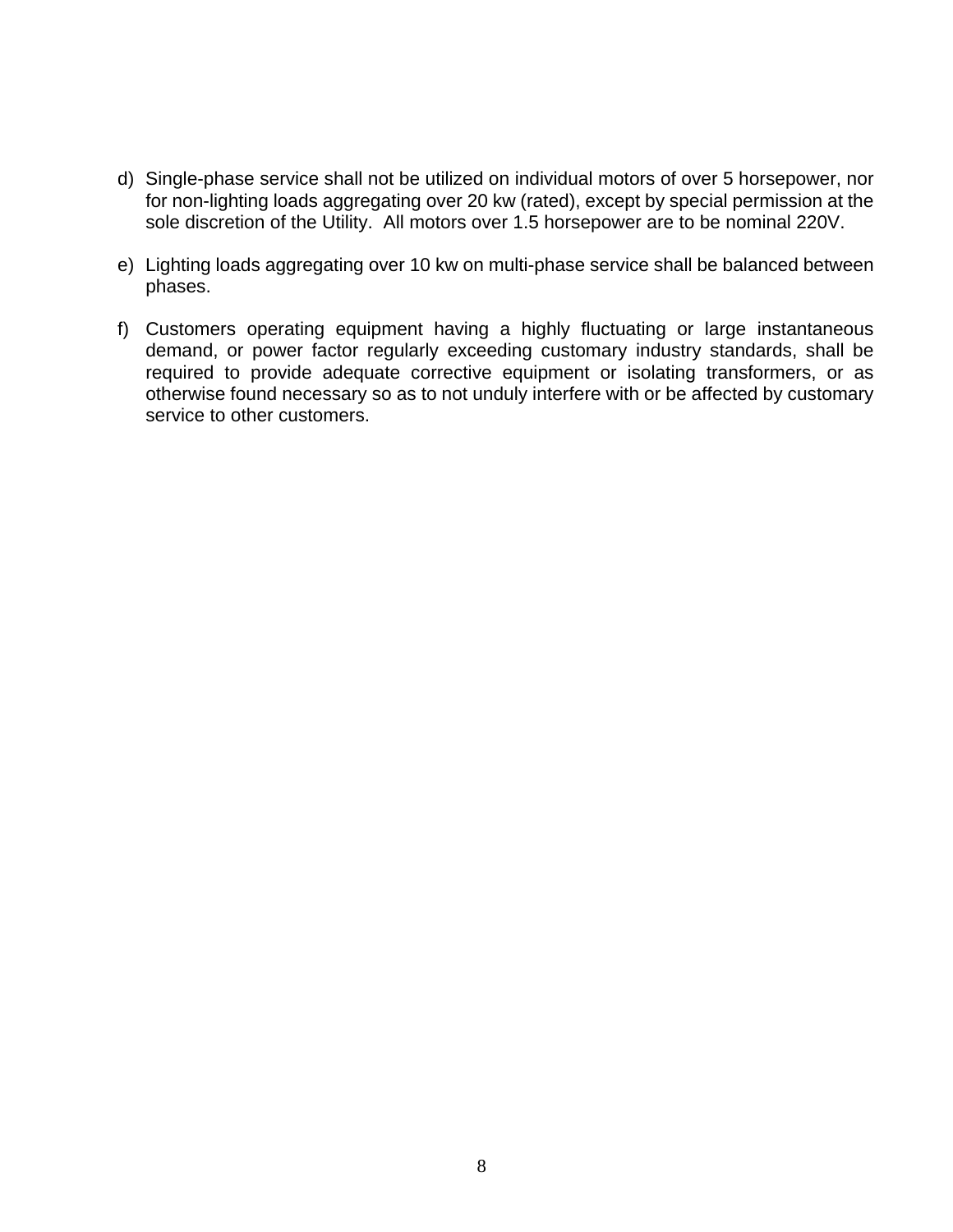|                                                                                                 |                              | <b>GENERAL SERVICE/LARGE</b><br>$(GS-L)$ |
|-------------------------------------------------------------------------------------------------|------------------------------|------------------------------------------|
| <b>Monthly Customer Charge:</b>                                                                 | Step 1<br>\$150.00           | Step 2<br>\$150.00                       |
| Demand Charge (\$/kw/mo):<br>First 40 kw/mo $@$<br>Next 110 kw/mo @<br>Over 150 kw/mo @         | 8.25<br>8.82<br>9.38         | 8.25<br>8.82<br>9.38                     |
| Energy Charge (c/kwh/mo):                                                                       |                              |                                          |
| First 50,000 kwh/mo @<br>Next 50,000 kwh/mo @<br>Next 100,000 kwh/mo @<br>Over 200,000 kwh/mo @ | 5.46<br>5.20<br>5.01<br>4.46 | 6.01<br>5.72<br>5.52<br>4.90             |

(Plus applicable Energy Cost Adjustment Charges)

Minimum Bill: The monthly Customer charge plus the Demand charge (unless a higher minimum has been stipulated in an individually negotiated contract).

## Determination of Billing Demand:

The maximum metered 15-minute demand in the month (corrected for power factor, as appropriate), but not less than 60% of the highest demand established in the most recent prior 12 month period.

#### Discounts:

- a) A credit of 1.5% of the total charge shall be granted for primary metering.
- b) A credit of 3.5% of the demand charge only shall be granted for customer ownership, installation and maintenance of transformers and low voltage service entrance.

## Power Factor Adjustment:

The rates set forth in this schedule are based on the maintenance by the customer of a power factor of not less than 80% at all times. If it is determined by measurement that the power factor at time of customer's peak load is less than 80%, the metered demand shall be increased by the ratio of 80% to the customer's power factor.

Available: At any location on the electric system.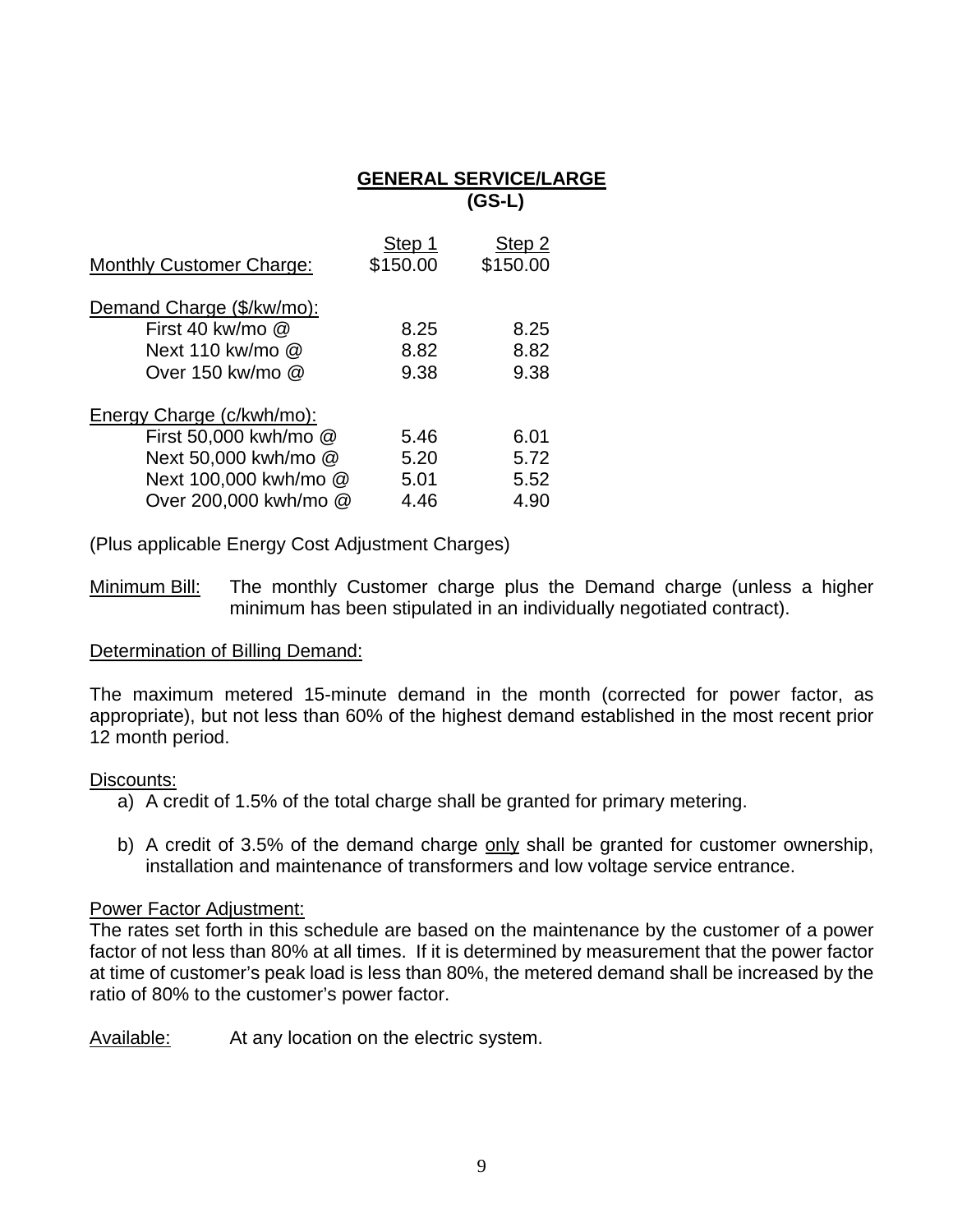## Application:

- a) To all business, institutional and farm users which elect, by signed request, to be served hereunder. Such commitment shall be not less than of 12 months duration, renewable automatically and indefinitely, until rescinded by the customer.
- b) To such other business, institutional and farm users as are assigned to this classification at the sole discretion of the Utility. Criteria for such assignment are:
	- i) Whenever the customer's metered demand in any summer month (May through September) exceeds 40 kw; or
	- ii) Whenever the average power factor during the period of customer's annual peak demand is measured as less than 80%; or
	- iii) Whenever, in the judgment and sole discretion of the Utility, the customer requests or exhibits any abnormal service conditions, capacities or voltage requirement.
	- iv) The Utility, at its sole discretion and cost, may install needed metering whenever consumption in any summer month (May through September) exceeds 10,000kwh.

- a) All uses at any one contiguous location are to be metered through a single meter, except at the Utility's sole option to do otherwise. (For such multi-meter arrangements, readings shall be added together.)
- b) Each meter is to be considered an individual customer (unless the Utility has opted to install more than one meter at one contiguous location.)
- c) Such voltage and phase as the Utility has immediately available to the site will be furnished without additional charge.
- d) Single-phase service shall not be utilized on individual motors of over 5 horsepower, nor for non-lighting loads aggregating over 20 kw (rated), except by special permission at the sole discretion of the Utility. All motors over 1.5 horsepower are to be nominal 220V.
- e) Lighting loads aggregating over 10 kw on multi-phase service shall be balanced between phases.
- f) Customers operating equipment having a highly fluctuating or large instantaneous demand, or power factor regularly lower than 80% or which require electric service of quality exceeding customary industry standards, shall be required to provide adequate corrective equipment or isolating transformers, or as otherwise found necessary so as to not unduly interfere with or be affected by customary service to other customers.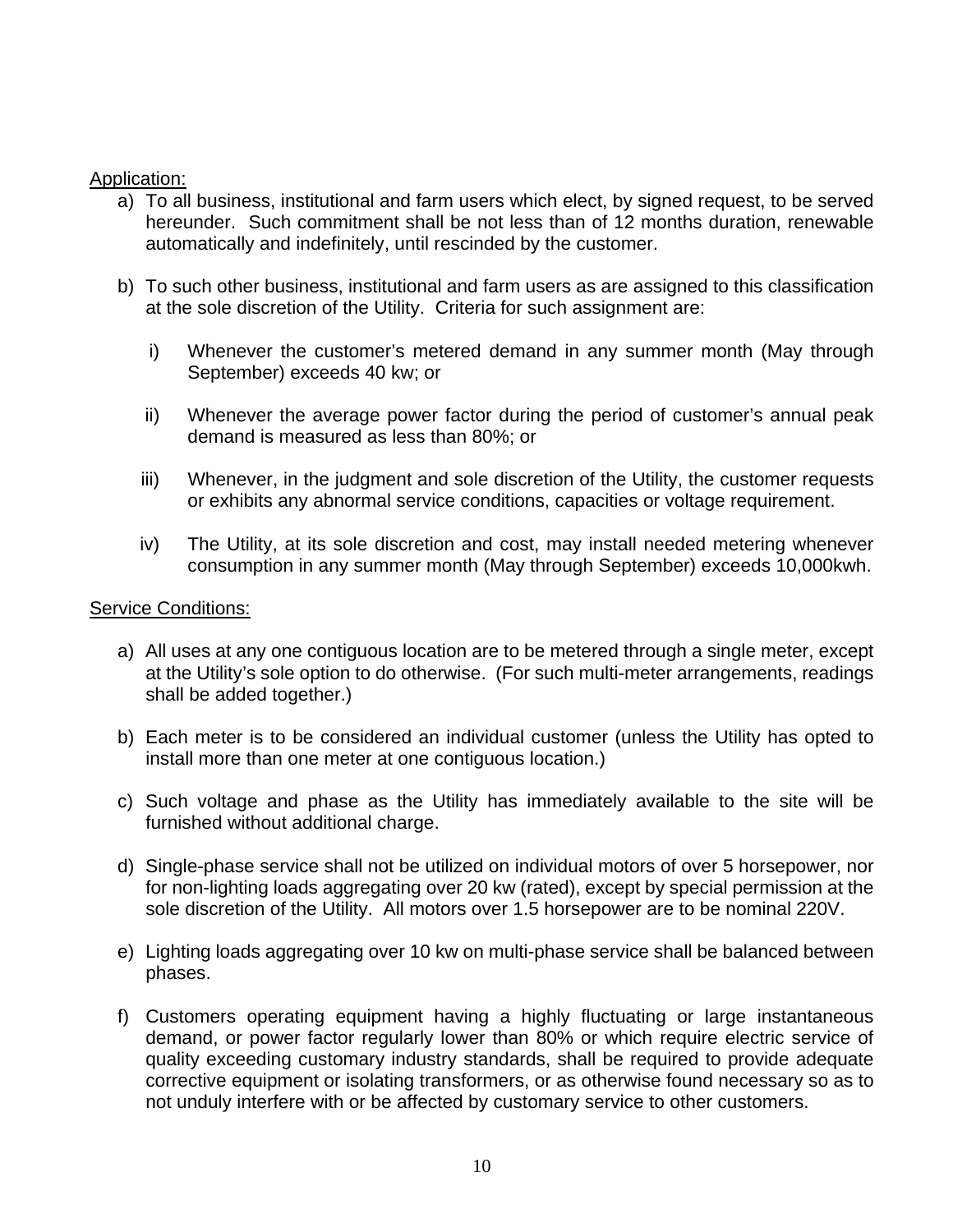Customers otherwise qualifying as General Service/Large may be granted special rated by contract, at the discretion of the City Commission. Criteria for such may include (but not be limited to) the following:

- a) Unusually and consistently high load factors
- b) Multiple-shift operations
- c) Interruptible service conditions
- d) Off-peak service conditions
- e) Guarantees of operations of size and character which will markedly benefit the utility and/or community

## Rates:

Contract rates shall be predicted upon the General Service/Large schedule, insofar as the load conditions and guarantees permit. To the extent that the Utility is not forced to install additional generating capacity, nor purchase Firm capacity from others, in order to meet the additional load, demand and energy charges may be predicted upon the calculated incremental capacity and/or energy costs, with appropriate additions to cover relevant costs of service and return on investment.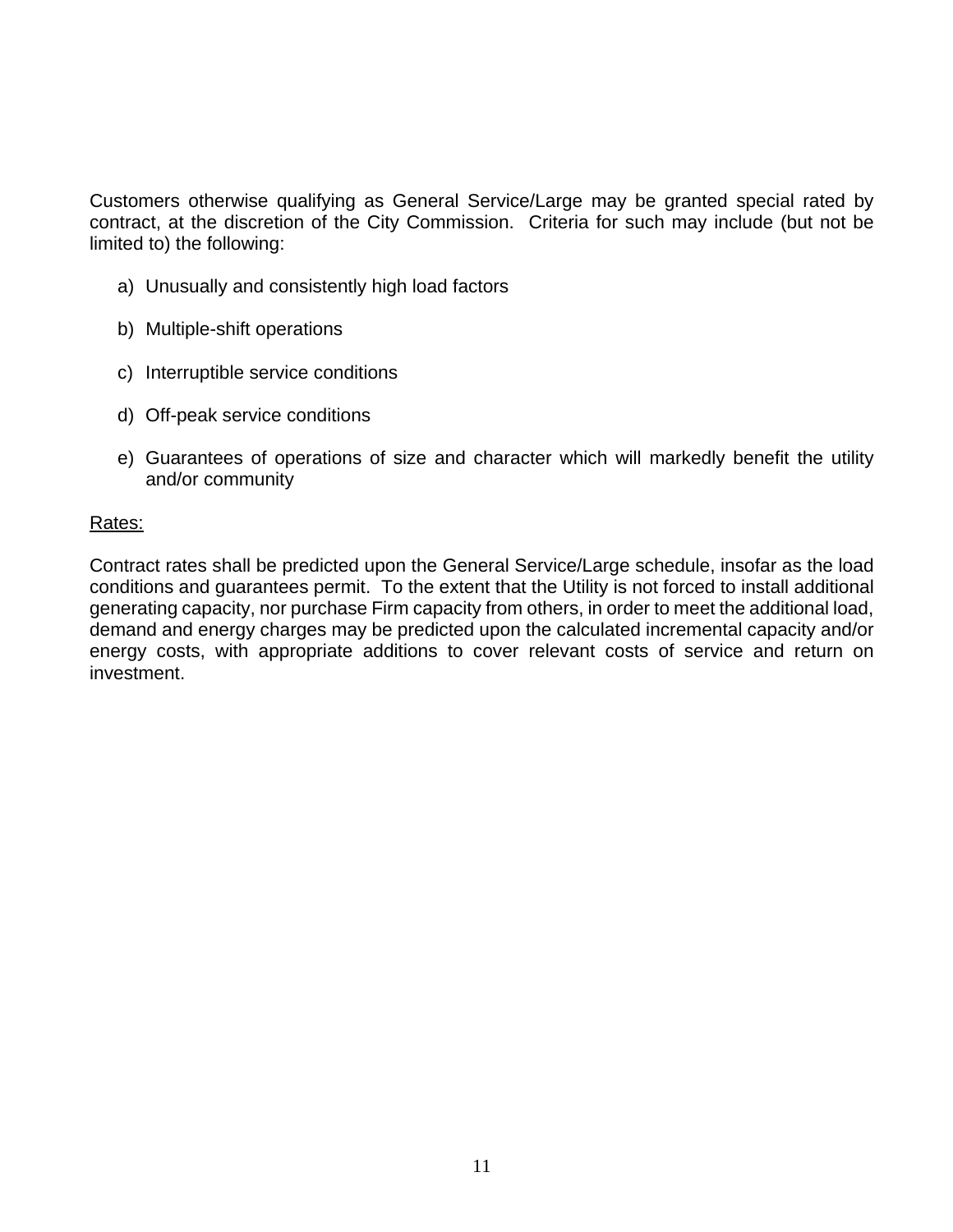# **SCHOOL AND CITY (SC)**

| <b>Monthly Customer Charge:</b> | Step 1<br>\$22.50 | Step 2<br>\$22.50 |
|---------------------------------|-------------------|-------------------|
| Energy Charge (c/kwh/mo):       |                   |                   |
| First 100 kwh/mo @              | 8.92              | 9.81              |
| Next 100 kwh/mo @               | 8.55              | 9.40              |
| Next 800 kwh/mo @               | 8.18              | 8.99              |
| Next 4,000 kwh/mo @             | 7.66              | 8.43              |
| Next 15,000 kwh/mo @            | 7.55              | 8.31              |
| Over 20,000 kwh/mo @            | 7.31              | 8.05              |

(Plus applicable Energy Cost Adjustment Charges)

Minimum Bill: The monthly Customer charge

Available: Any location on the Ottawa electric system.

Application:

- a) All uses by any accredited school, including but not limited to, Unified School District 290, Ottawa, Kansas, Sacred Heart School, Ottawa University and Neosho County Community College.
- b) All uses by the City of Ottawa (excepting street lighting, which is served under a separate schedule, and any uses declared by the City to be exempt from service schedules).

- a) All uses at any one contiguous location are to be metered through a single meter, except at the Utility's sole option to do otherwise. (For such multi-meter arrangements, readings shall be added together.)
- b) Each meter is to be considered an individual customer (unless the Utility has opted to install more than one meter at one contiguous location.)
- c) Such voltage and phase as the Utility has immediately available to the site will be furnished without additional charge.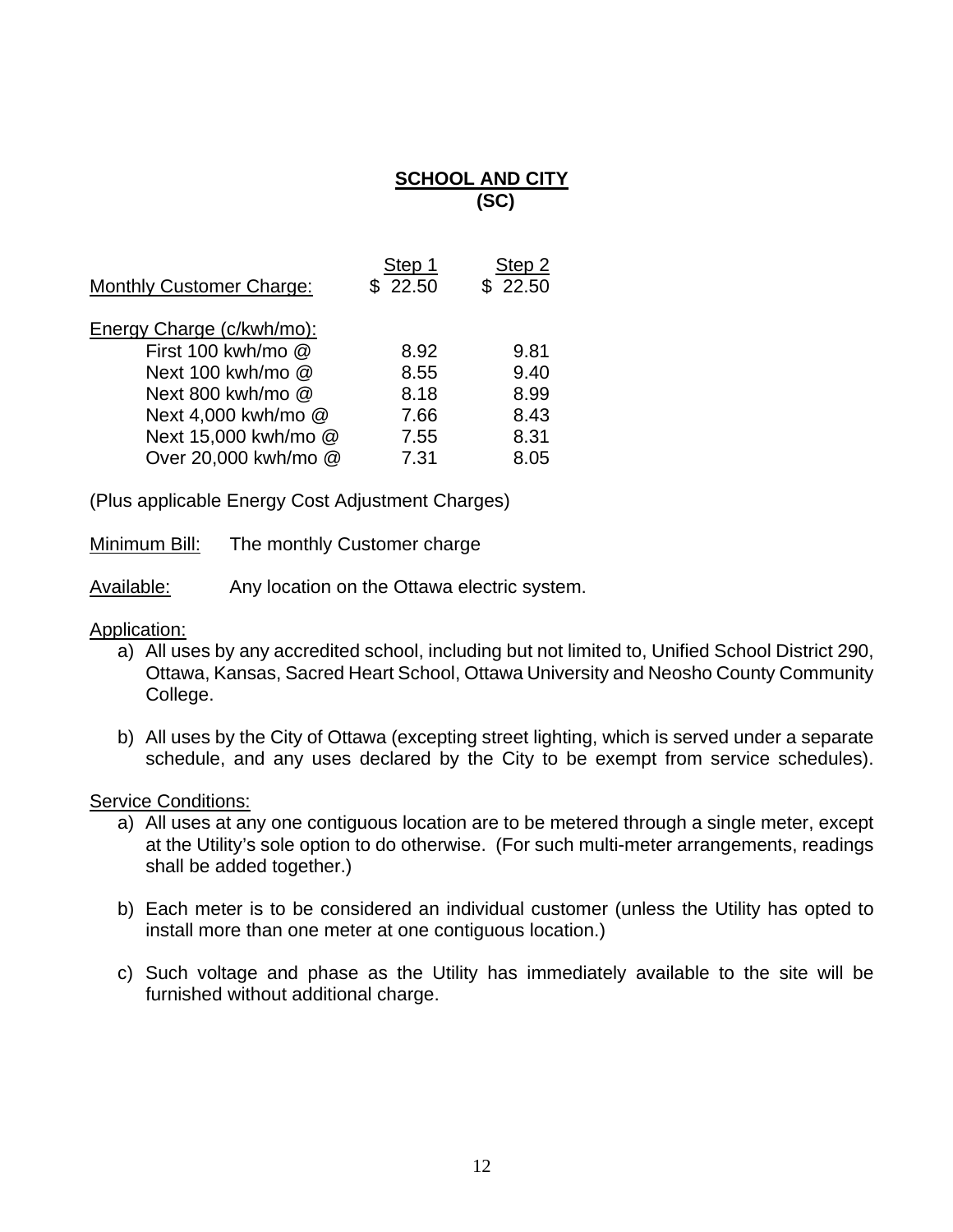- d) Single-phase service shall not be utilized on individual motors of over 5 horsepower, nor for non-lighting loads aggregating over 20 kw (rated), except by special permission at the sole discretion of the Utility. All motors over 1.5 horsepower are to be nominal 220V.
- e) Lighting loads aggregating over 10 kw on multi-phase service shall be balanced between phases.
- f) Customers operating equipment having a highly fluctuating or large instantaneous demand, or power factor regularly lower than 80% or which require electric service of quality exceeding customary industry standards, shall be required to provide adequate corrective equipment or isolating transformers, or as otherwise found necessary so as to not unduly interfere with or be affected by customary service to other customers.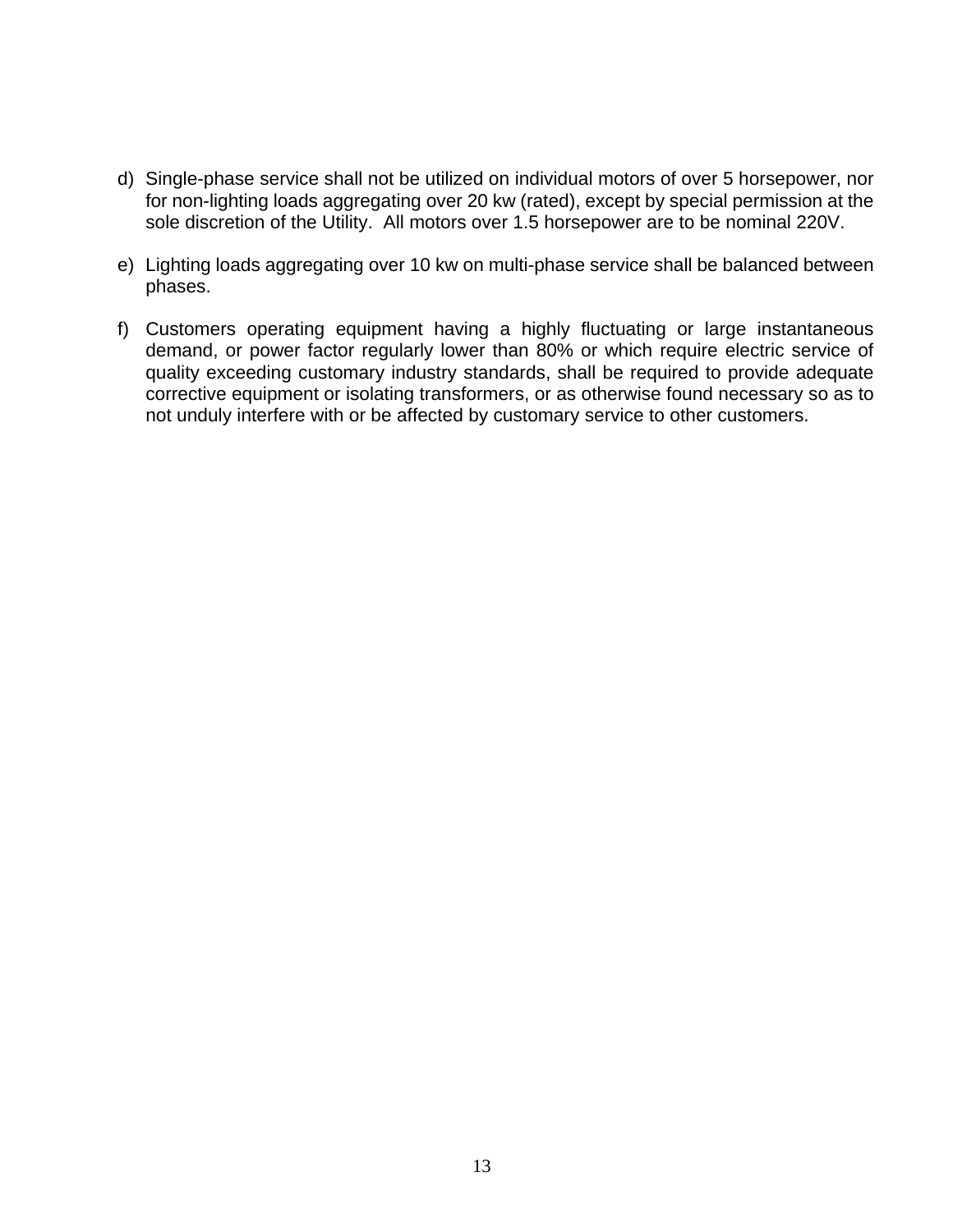## **STREET LIGHTING (SL)**

|                              | Step 1  | Step 2  |
|------------------------------|---------|---------|
| <b>Monthly Meter Charge:</b> | \$ 8.00 | \$ 8.00 |

(billed per meter or estimated usage for which an individual bill is computed)

| Unitary charge (per mo/light): $$ 2.27$ $$ 2.27$ |                 |  |
|--------------------------------------------------|-----------------|--|
| <b>Energy charge (c/kwh):</b>                    | $$3.98$ $$3.98$ |  |

(Plus applicable Energy Cost Adjustment Charges)

Minimum bill: None

Application:

To the City of Ottawa for lighting along streets and alleys

**Service Conditions:** 

All units to be furnished, installed, maintained and owned by the Utility. Includes luminaries, lamp, ballast, mast, pole controller, wiring and energy for each light, of whatever kind.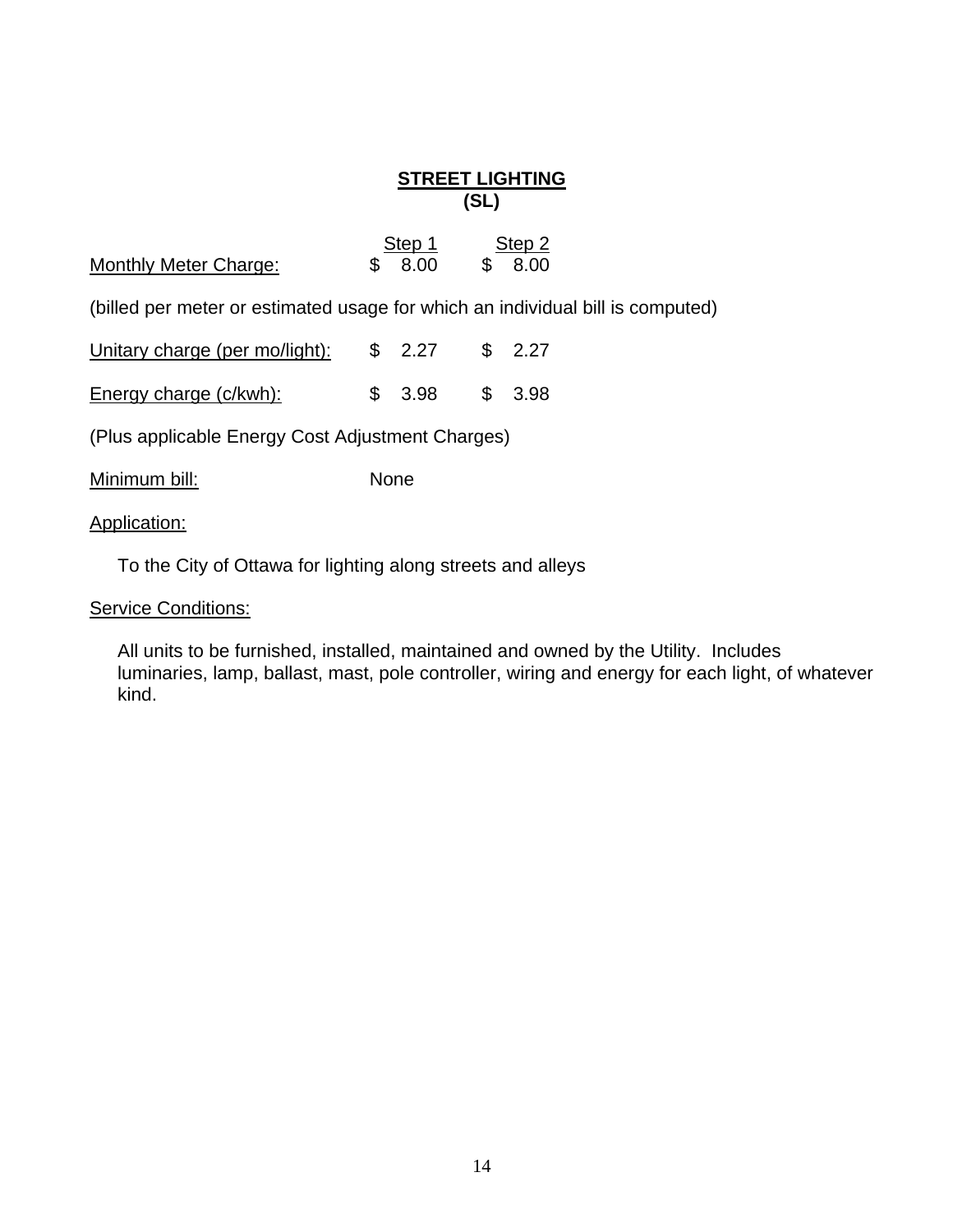# **AREA LIGHTING (AL)**

|                              | Step 1  | Step 2  |
|------------------------------|---------|---------|
| <b>Monthly Meter Charge:</b> | \$14.75 | \$14.75 |

For each fixture (including energy)

 Plus Energy Cost Adjustment charges (on presumption of 75 kwh per month per fixture) *This is not a change from what is being charged currently* 

For each additional pole \$1.25 per month  $\rightarrow$ 

Minimum bill: None

## Available:

To all classes of customers at any location on the electric system

- a) Minimum contract period: 12 months; automatically renewing.
- b) All units to be furnished, installed, maintained and owned by the Utility. Includes luminaries, lamp, ballast, mast, pole controller, wiring and energy for each light, of whatever kind.
- c) Each unit to be mercury vapor or high-pressure sodium lamp, of size and character selected by the Utility, automatically controlled.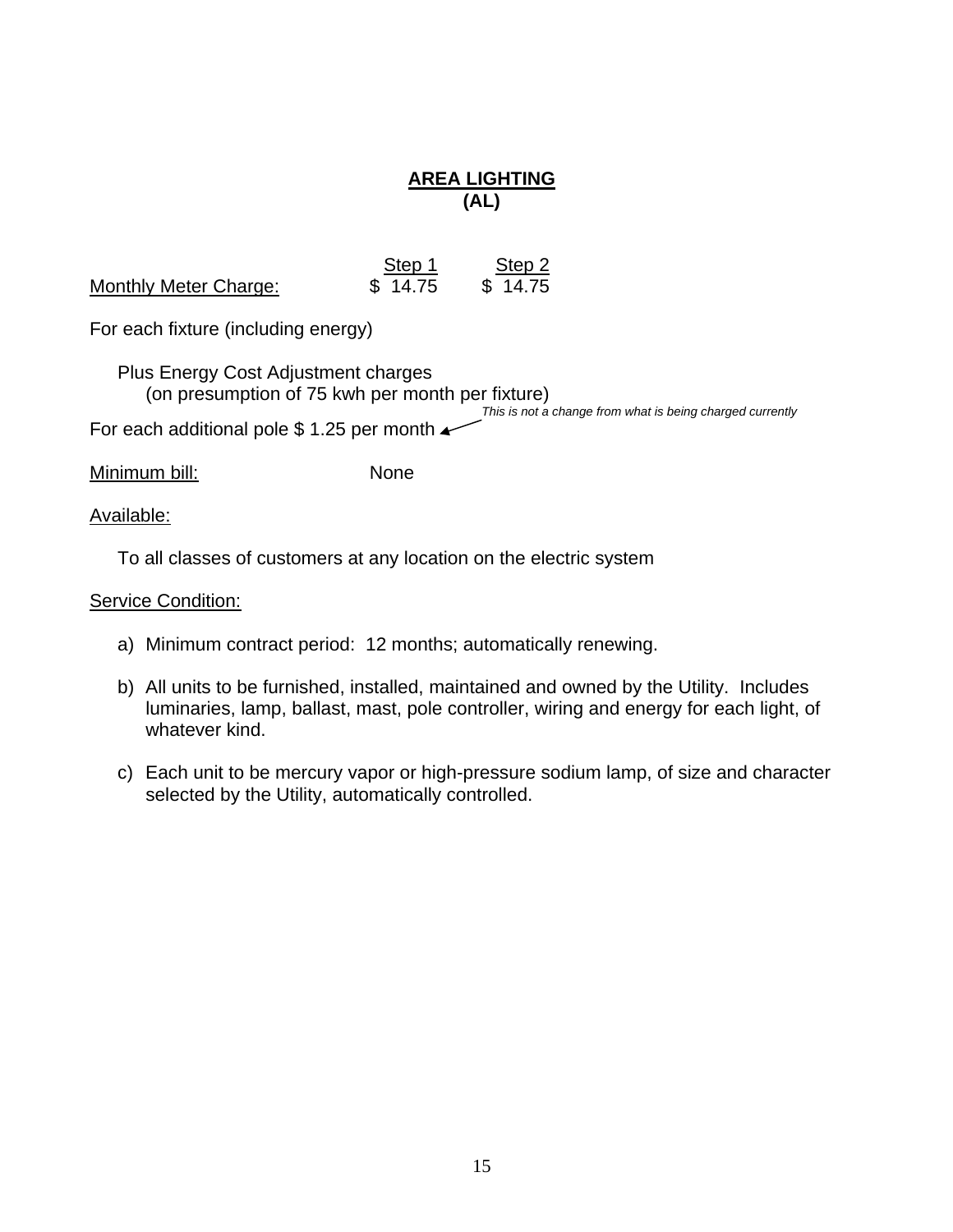# **ELECTRIC SERVICE FEE (ESF)**

An Electric Service Fee shall be billed to each customer each time service is initiated (whether as a new or as a reconnection following service disconnect). This fee covers connect/disconnect services and customer account processing.

Rate:

| Step 1 | \$35.00 per occasion |
|--------|----------------------|
| Step 2 | \$35.00 per occasion |